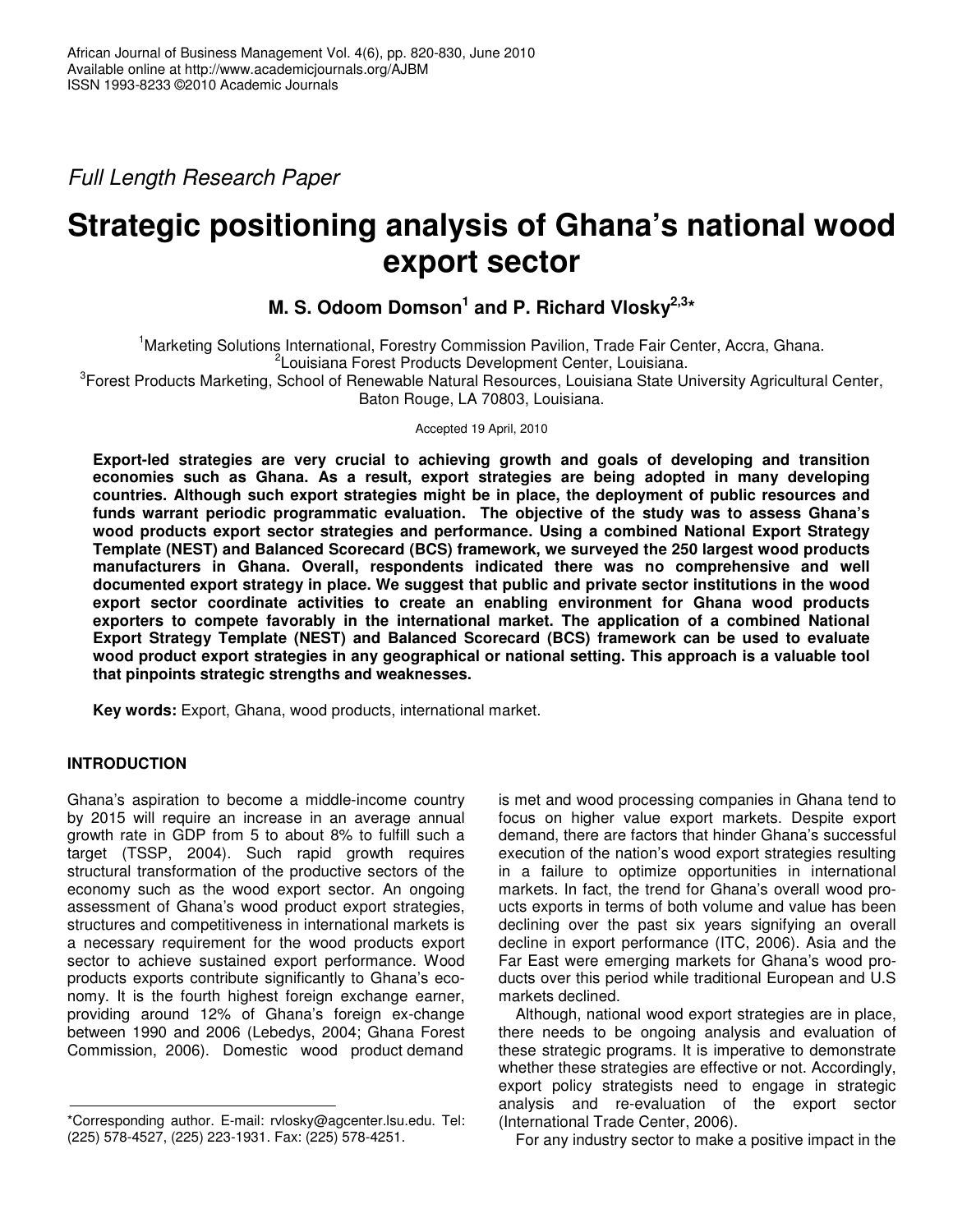international market at the country level, a strategy must be infused at all supply chain levels down to the business unit and address all issues that impact the sector's international competitiveness. The strategy must also address the sector's overall contribution to economic development. In order for Ghana to achieve its strategic vision of becoming a middle income country with a developed wood product export industry, we first need to understand the current situation from the perception of key stakeholders. This process is intended to reveal gaps between current and required resources and processes required to strengthen the sector (Donkor, 2003). In this study, we conducted this evaluation using the NEST and Balance Scoreboard assessment tools. The results of this analysis are intended to be information that Ghana's wood products industry and policy makers can use in refining current export strategies.

# **THE FOUR GEARS OF NATIONAL EXPORT STRATEGY**

The framework for the evaluation of Ghana's national wood products export strategy is based on International Trade Center's (ITC), National Export Strategy Template (NEST) and Balanced Scoreboard (BSC). This is a decision support tool that provides the strategy-maker with guidelines to incorporate strategic considerations and evaluate a realistic national export strategy for competetiveness (ITC, 2006). The NEST focuses on export competiveness in terms of long-term export development. These following areas are considered:

1. Current and required export capacities and competencies (border-in issues)

2. The cost of doing business and related trade facilitation considerations (border-out issues)

3. Market access and market development (border-out issues)

4. The potential contribution that the export sector can make to overall economic and social development goals, including employment, rural development and poverty alleviation (developmental issues)

According to ITC (2004), a sector-level strategy must be proactive and comprehensive, responding to all issues that have an impact on the sector's international competitiveness. The strategy must address the following key question: How will improved competitiveness of the sector contribute directly to the wider concern of the economic and social development within the country as a whole? In simple terms, what is, and what should be the sector's contribution to national development (ITC, 2005). To achieve this combination of competitiveness and developmental impact, the "Four Gears" should be critically be examined (Figure 1).

Classically, there is a tendency for strategy makers to concentrate on improving export performance by seeking increased access to exportable products into priority markets and concentrating trade support on market development and promotional activities. Simply put, the export strategy makers are preoccupied with the border-out gear of the strategy, and this preoccupation is inadequate. While border-out activities represent an essential aspect of the strategy, they do not address the key factors that determine export competitiveness (ITC, 2002).

Export competitiveness is a function of the capacity to sell the products demanded in the international market place, at the quantity, quality, price and time required; the border-out gear of the strategy does not address these issues (UNCTAD, 2004). It is only through the institution of a strategy that is driven by the combined power of border-in, border and border out, can the long-term international competiveness with the sector be achieved (ITC, 2004).

# **The border-in gear of sector-led strategy**

Export strategies must ensure that the sector's supply side can effectively respond to opportunities in the international marketplace and therefore must include initiatives that reinforce existing supply side capacity, develop new capacities, reinforce skill and technical competency and encourage entrepreneurship. The export strategy border-in "gear" can be divided into three categories:

1. Capacity development issues relating to production capability-with reference to productivity, volume, quality and value addition. Enhancing capacity will require the combination of private sector readiness to invest, and the availability of specialized skills within the public and private sectors

2. Capacity diversification: this involves producing new product lines and producing related products.

3. Human Capital Development: this seeks to ensure that the strategy addresses directly the need to generate and continuously upgrade the sectors basic, technical and shop-floor competencies and must also foster development of entrepreneurship within the sector.

# **The border gear of export strategy**

Border issues have a significant influence on the sectors competitiveness and they define the sectors operating environment and largely dictate the cost of export transaction (ITC, 2005). Border gear strategic inputs and issues are:

1. Infrastructure issues: This addresses the bottlenecks in trade related infrastructure, that is, transport and handling problems in particular. These normally affect profit and limits options for market development (border-out) and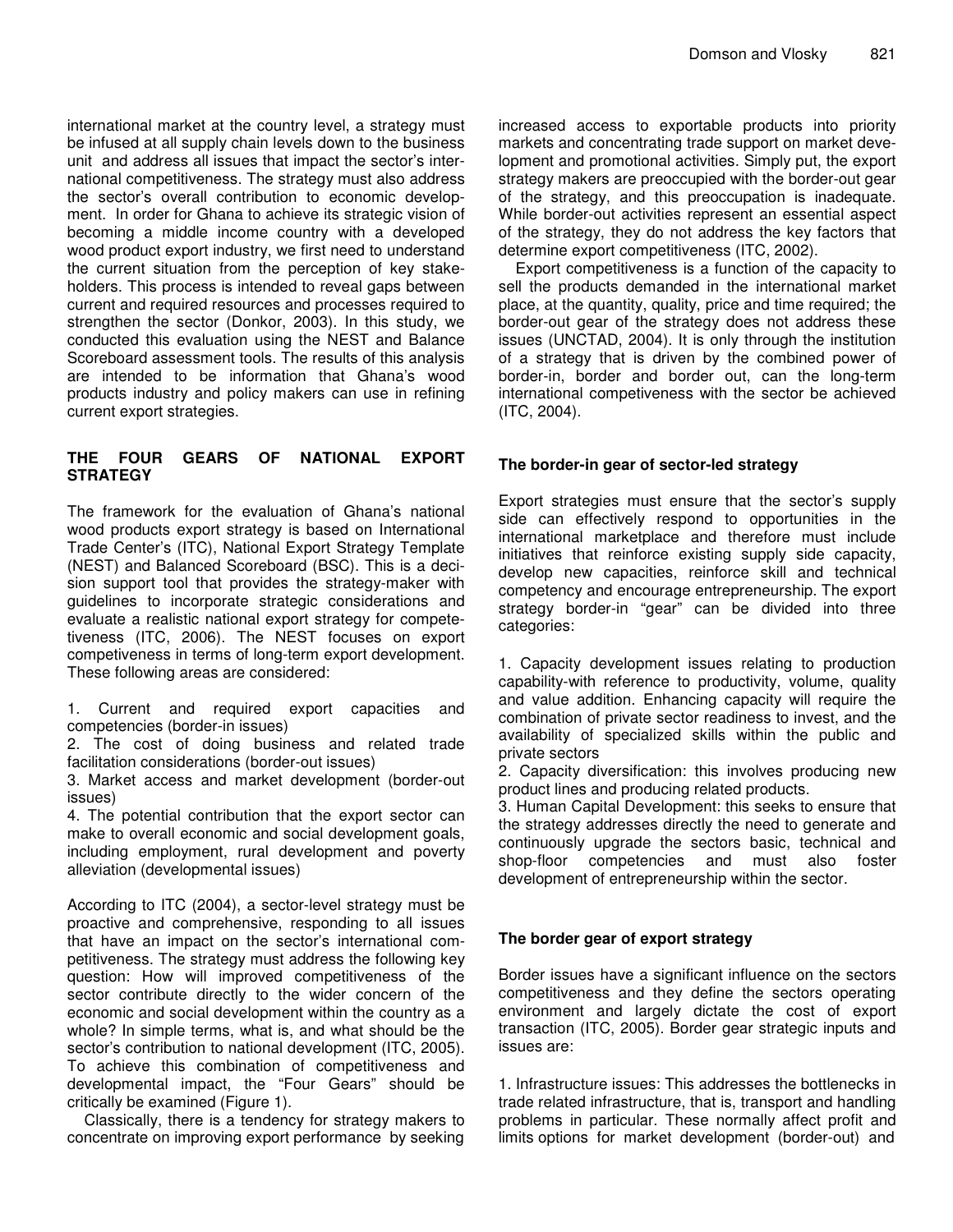

capacity development (border-in).

2. Trade facilitation issues: It's related to regulation, administrative procedures and documentation requirements that govern how business (importing, intermediary processing and exporting) is done in the sector. Often the streamlining of import and custom clearance procedures is at the top of the sector strategist priority list.

3. Cost of doing business: An effective export strategy also seek to reduce cost of doing business with the sector, that is, cost of company registration, ISO 9000/200 certification, internet access, port fees, inspection charges, insurance premium, etc. must be minimized.

#### **The border-out gear of export strategy**

This gear of the export strategy relates to:

1. Market access: Tariffs, non-tariffs barriers and related entry issues.

2. In-Market support services: Acquisition and dissemination of trade information, identification of commercial opportunities abroad, initiation of contact with potential buyers, generation of interest among prospective foreign direct investors and joint venture partners.

3. National promotion: Building and reinforcing the sectors image and organizational promotional programs (e.g. trade fairs and missions).

To achieve the greatest impact, the border-out strategy

should focus on export-ready firms (ITC, 2005).

# **The developmental gear of export strategy**

Although the border-in and border-out gears of the strategy directly influence sector competitiveness, the developmental gear of the strategy reinforces the sectors contribution to economic and social development within the country addressing key national issues such as:

- 1. Employment generation
- 2. Poverty alleviation
- 3. Environmental protection
- 4. Gender equality

5. Development of disadvantaged groups and underdeveloped regions.

This aspect of the strategy is very critical, and to ensure widest stakeholder commitment, the strategy must highlight the developmental perspective (ITC, 2005).

# **NEST FRAMEWORK**

The National Export Strategy Template (NEST) framework seeks to embrace the best practices with respect to the design and assessment of export strategies for the sector under consideration and the preparation of supporting strategies covering thematic areas of: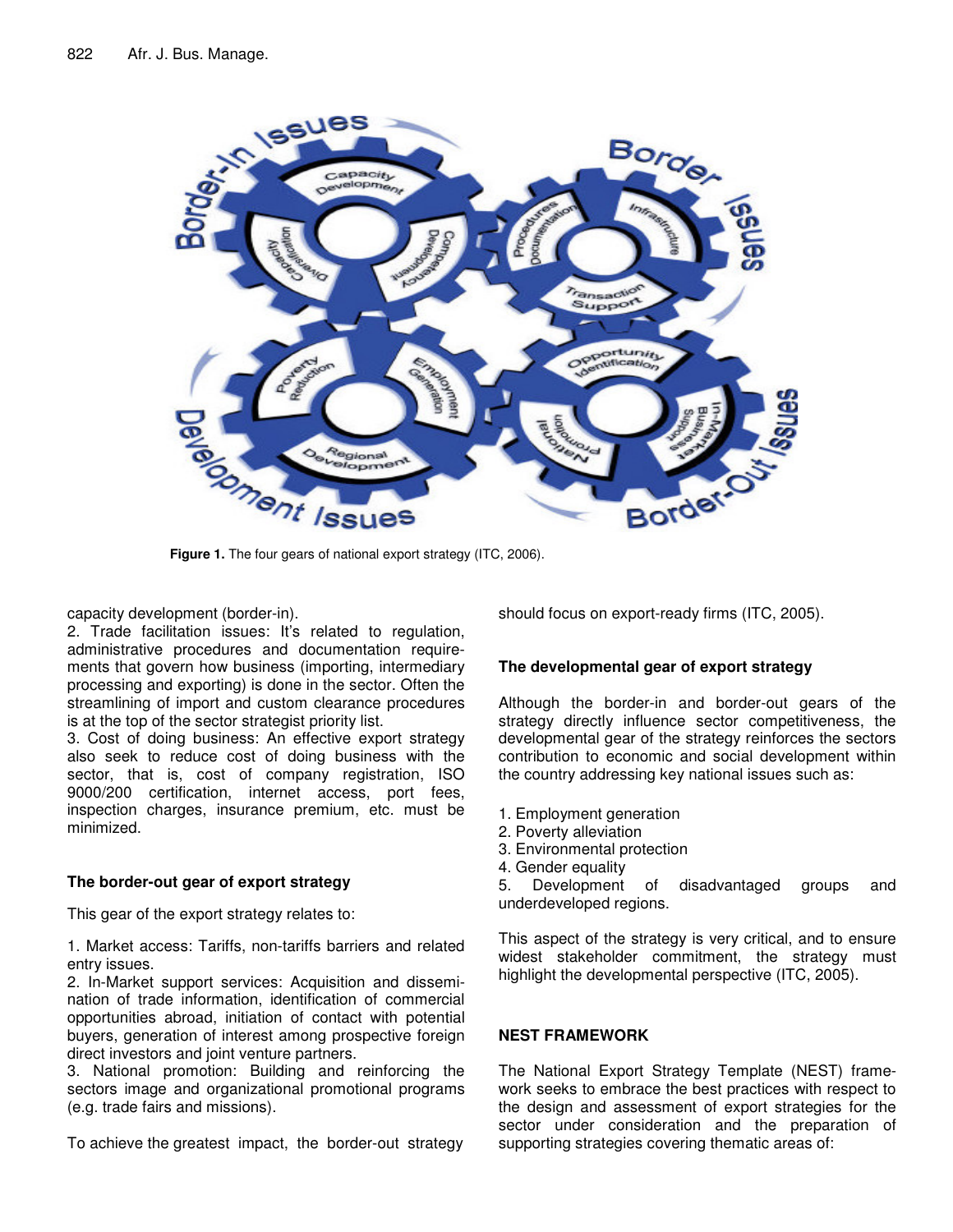

**Figure 2.** The balanced scorecard (Kaplan and Norton, 2001).

- 1. Trade information
- 2. Export finance
- 3. Export quality management
- 4. Export competence and
- 5. Export packaging

The NEST framework not only seeks to address the needs of the current exporter, but also the concerns of potential exporters. However, the NEST does not provide extensive guidance on how strategies, once designed and implemented, should be monitored and how impacts should be measured. Due to this lack of effective measurement by NEST framework, the concept of the Kaplan and Norton Balance Scoreboard (BSC) approach was developed.

#### **THE BALANCED SCOREBOARD APPROACH TO MONITORING THE IMPACT OF NATIONAL EXPORT STRATEGY**

The Balanced Scorecard (BCS) is a strategic planning and management system that is used extensively in business and industry, government and nonprofit organizations worldwide to align business activities to the vision and strategy of the organization, improve internal and external communications and monitor organization performance against strategic goals (Kaplan and Norton, 2001). Since its introduction, it has been applied as a

management tool in numerous public sector organizations and its main aim accomplish critical management processes through clarifying the long-term vision and medium-term strategy; ensure cohesion among strategic objectives and identifying the measures by which to determine the extent of their achievement; set targets and align strategic initiatives and programs and enhance feedback and learning (ITC, 2005). Figure 2 shows the components of the BCS.

# **THE COMBINED BCS AND NEST FRAMEWORK**

For the national export strategy to be assessed, the BSC and NEST framework are merged (ITC, 2005). When incorporating the strategic applications contained in NEST into the BSC/Strategy map framework, the microoriented "financial" perspective of the BSC becomes the macro-oriented "Economic and Social" perspective; the BSC's "Customer" perspective becomes NEST's "Client" perspective; the "Internal Business Process" perspective becomes the "Targeted Sector" perspective; and the definition of the "Learning and Growth" perspective is adjusted to reflect the critical importance of the national trade support network. The combined BSC and NEST framework provides the four perspectives from which to monitor the progress towards achieving the strategic vision in the export sector. It is these four perspectives that give the combined framework balance that prevents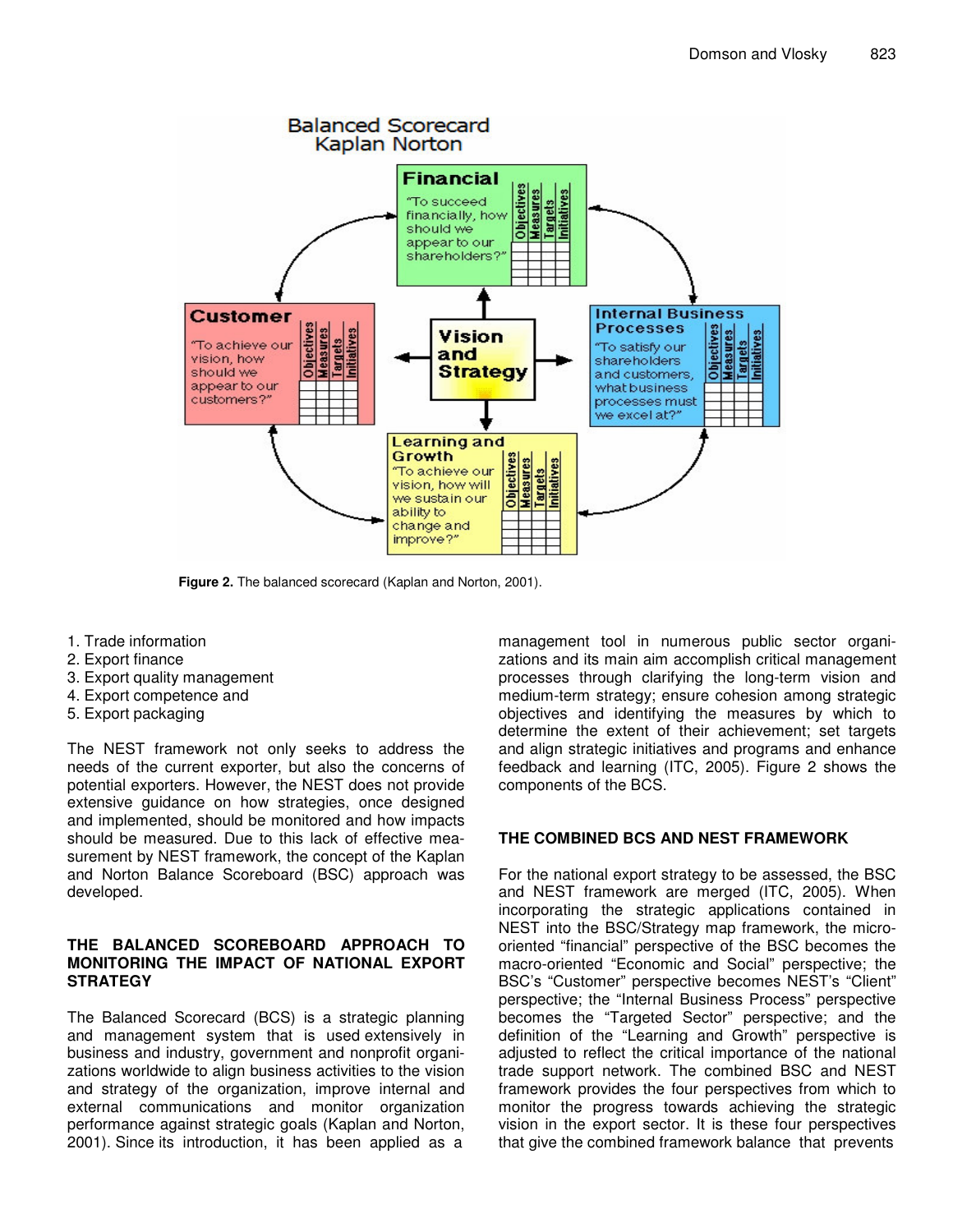the natural tendency to focus on specific strategic goals to the detriment of others.

#### **THE STUDY**

The objectives of this research were to:

1. Assess the current approach to export development in Ghana's wood sector from the respondent perspective.

2. Investigate the competitive indicators of the wood industry and critical success factors of Ghana's wood exporters from the respondent perspective.

3. Apply the combined BSC and NEST framework to evaluate the overall effectiveness of Ghana's national wood export strategy.

#### **RESEARCH METHODS**

Data were gathered at two levels to achieve the proposed research objectives. The first level consisted of secondary data obtained from relevant government institutions including the Timber Industry Development Division (TIDD), Ghana Export Promotion Council, Ghana Investment Promotion Council, Forestry Commission (FC), Ministry of Trade and Industry and Statistical Service Department of Ghana. It involved collection of statistical information as well as review of technical reports and published articles on Ghana's wood exports. This was done to obtain appropriate data to assess the national export strategies and policies impacting the wood products exports. Furthermore, the information on Ghana forest products industry used in this study came from the export records of Timber Industry Development Division. It is comprised of yearly data on volume of ten major forest products exported from 2001 to 2006. The products include air-dried and kiln-dried lumber, panels (plywood, rotary and sliced veneers) and machined products (processed lumber, molding, profile board, furniture parts, dowels and flooring). Data on export destination was also collected, and the geographical markets include Europe, America, Africa, Oceania and Asia.

The second component was qualitative (interviews) and quantitative (surveys) gathered from policy makers and focal persons in the sector ministry (Ministry of Lands and Forestry), departments and agencies on the institutional and policy environment that relate to the development of the timber industry in Ghana. Key personnel in the formal and informal were interviewed on the changes in government export policies that relate to wood products industry. Questionnaires to be used in Ghana were developed and tested by a focus group discussion. This focus group was comprised of industry consultants, millers, buyers' representatives, exporters, industry association and government representatives. This step was done to create questionnaires to capture the needs and structure of the industry.

According to Donkor (2003), accessing primary data from the formal and informal operatives in the timber industry in Ghana is difficult and limited. In the formal processing sector, this emanates principally from fear amongst the operatives of exposing themselves to government investigation by divulging company data, an approach which was used by a previous government in the late 1980s to crack down on the industry for 'irregular activities' such as smuggling, evasion of taxes and nonpayment of royalties and fraudulent invoicing. The research was conducted using mail surveys and interviews. In general, sampling, survey procedures, follow-up efforts, and data analysis were conducted using well document and verified techniques (Dillman 2000; Fowler 1996).

Mail questionnaires, semi-structured and one-on-one interviews were chosen as the most cost effective methods of data collection because they both afford a high degree of anonymity (mail surveys), and detailed responses through direct communication (interviews).

The survey process included: testing the questionnaire on a random sample of 20 from the population of Ghanaian wood product exporters; sending a pre-notification postcard one week prior to the first mailing to inform the recipients of the intended survey; mailing the initial survey accompanied by a signed cover letter promising a free summary of the questionnaire is completed and returned, and a postage-paid, pre-addressed envelope; a follow up reminder call and postcard one week after sending the questionnaire and a second survey mailing to companies that did not respond to the first mailing.

#### **Sample design**

The sample used in this research was the top 250 companies involved in wood products exports in Ghana (by 2006 export revenue). The list was drawn from records of Timber Industry Development Division, TIDD (Forestry Commission) and from the informal wood associations. A letter was sent directly to either the managing director or the general manager of the companies to try and assure their consent to cooperate by completing the survey.

In the summer of 2007, the surveys were mailed to the 250 firms. Many of the firms were very reluctant to participate even after being repeatedly assured that their company information would not be shared with the government or be published in the public domain. Even those that provided information such as their annual revenues gave figures far below what they actually make when compared to government export permits. In these cases, government revenue data was used. The general hesitancy to respond to the mail survey requires numerous phone calls and personal visits to the company locations. Of the 250 companies surveyed, 79 useable responses were received for a 31.2 % response rate.

#### **RESULTS**

#### **Current approach to wood export sector development**

Results from the interviews indicate that respondents believe there exists some form of wood export strategy but it's not comprehensive and lacks essential formal documentation. The scope and the emphasis of current export development in Ghana is predominantly a market penetration and development (Border-out) approach with limited focus on border-in, border and development issues.

The export development strategy is public sector led instead of being a joint collaboration between private and public sector stakeholders. Respondents indicated that market, species and product diversification should be the main priorities of a national export strategy.

#### **Values and behaviors that encourage competiveness in Ghana wood export sector**

Respondents were asked to indicate whether there exist values and behaviors that enhance the wood sector competitiveness (Figure 3). They were asked to indicate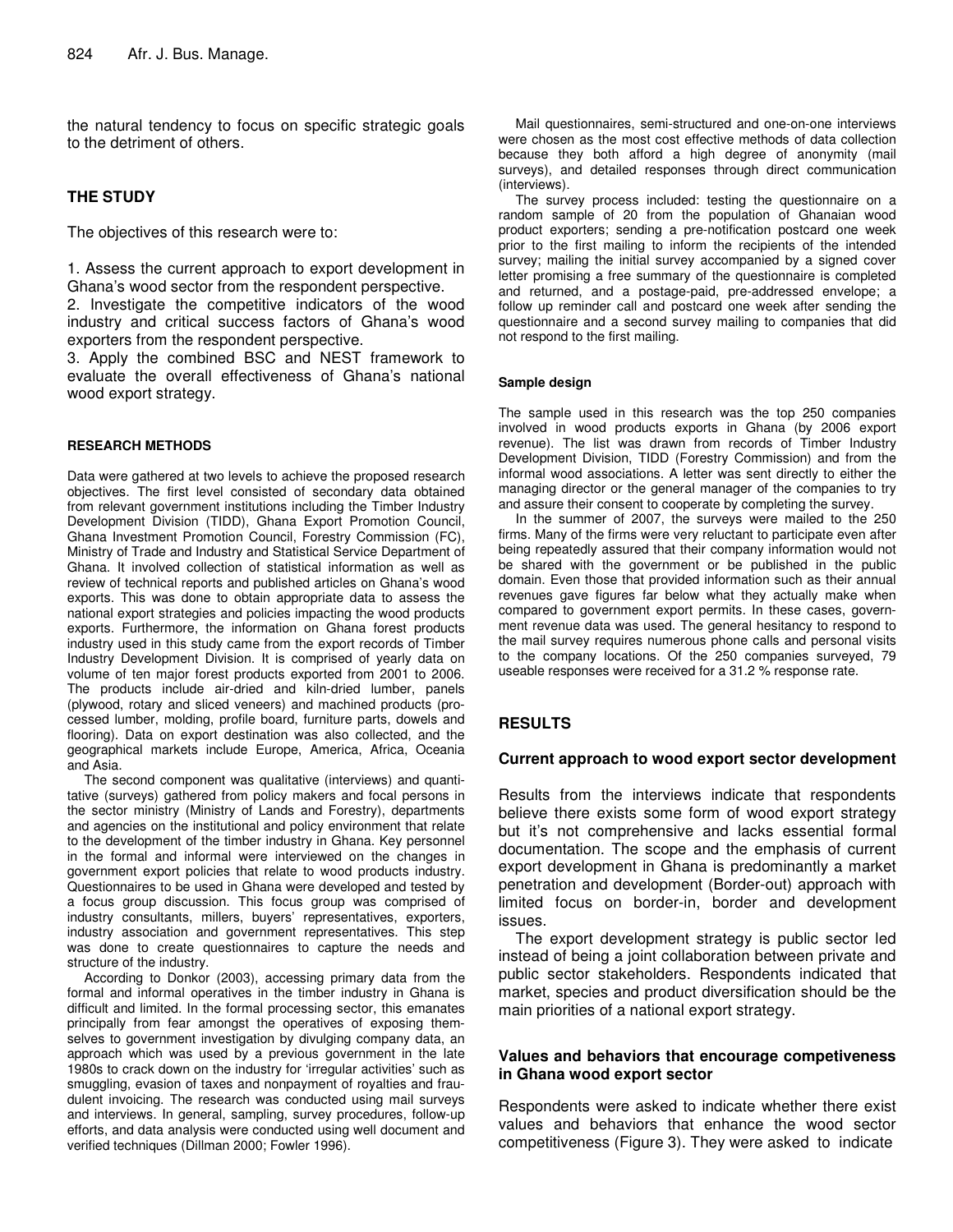

**Figure 3.** Values and behaviors that encourage competiveness in the wood sector (n=79) (multiple responses possible) (Percent stating "YES").

Yes or No to each item. The results indicate that 57% believe there is private and public sector cooperation. Forty-three percent indicated Ghana has social organizations that encourage local competitiveness. Finally, 20% of respondents said they have confidence in public institutions in Ghana

#### **Macro-level competitiveness indicators and facilities**

A majority of respondents (86%) perceived there is adequate and competitively priced sea cargo and fifty percent indicated there is efficient and competitively priced telecommunications for conducting business effectively (Figure 4). 49% indicated there are transparent custom procedures and 35% t indicated there is efficient and competitively priced electricity and efficient warehousing for the wood export sector.

#### **Government climate for the wood products export sector**

A majority of respondents (87%) indicated the current approach to wood sector development in Ghana is predominantly export-oriented (Figure 5). 49% of respondents also believe that there is low concern about private property rights protection in the industry. 32% believe there is either very little or non-existing support of investment in research and development in product marketing or supply chain efficiency.

#### **Combining the national export strategy template (NEST) and balanced score card (BSC)**

Although there is no formal, comprehensive and

documented wood export strategy in Ghana, specific strategic issues and measures were examined in this part of the study. The scoring for the measures was based on the following criteria: Means were calculated for each 1-5 scale-type measure anchored on level of agreement. These were then converted to conform to the strategy success rating assessment range of 0-3 (Table 1). The items cast in terms of the four strategic perspectives discussed earlier in the section on combining the NEST and BCS techniques. These perspectives are: 1) economic and social, 2) client, 3) targeted sector and 4) learning and growth. Depending on the specific situation in a country, the weighting of importance for these perspectives may vary. In any case, the total sum of the four weight percentages must equal 100%. In our analysis, we assigned a weight of 25% to each perspective (Tables 2 - 5).

# **Overall rating assessment and interpretation**

According to International Trade Center National Export Strategy Template, when analyzing an export strategy, the overall final assessment value should be interpreted as follows:

1. 80 and 100: The strategy is generally exceeding expectations, momentum should continue.

2. 66 and 80: The strategy is slightly exceeding expectations to refine the strategy. 3. 33 and 66: The strategy is below expectations-review and refine.

4. Less than 33: The strategy is failing-critical review and restructure.

From the assessment in our study, the summated score was 48% indicating that the current wood export strategy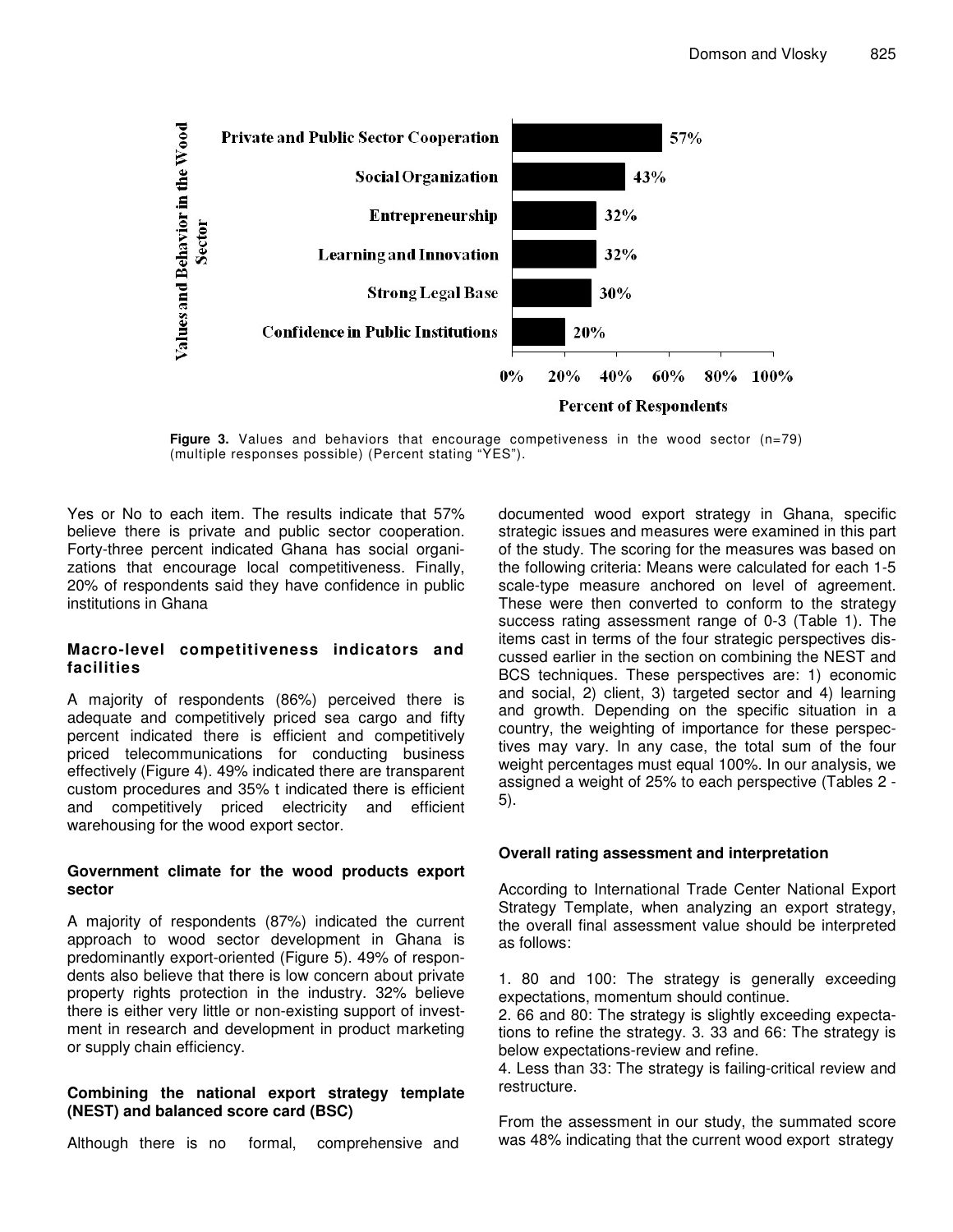

**Figure 4.** Enterprise competitiveness indicators (n = 79) (multiple responses possible) (percent of respondents indicating "YES").



**Figure 5.** Government support for wood export sector development (n = 79) (multiple responses possible) (percent of respondents indicating "YES").

**Table 1.** NEST/BSC Rating Scales.

| Mean rating | Score rating | Interpretation                             |
|-------------|--------------|--------------------------------------------|
| $1.0 - 2.0$ |              | Strategy does not exist                    |
| $2.1 - 3.0$ |              | Strategy below expectations                |
| $3.1 - 4.0$ | 2            | Strategy somewhat exists                   |
| $4.1 - 5.0$ | 3            | Strategy exists and is working effectively |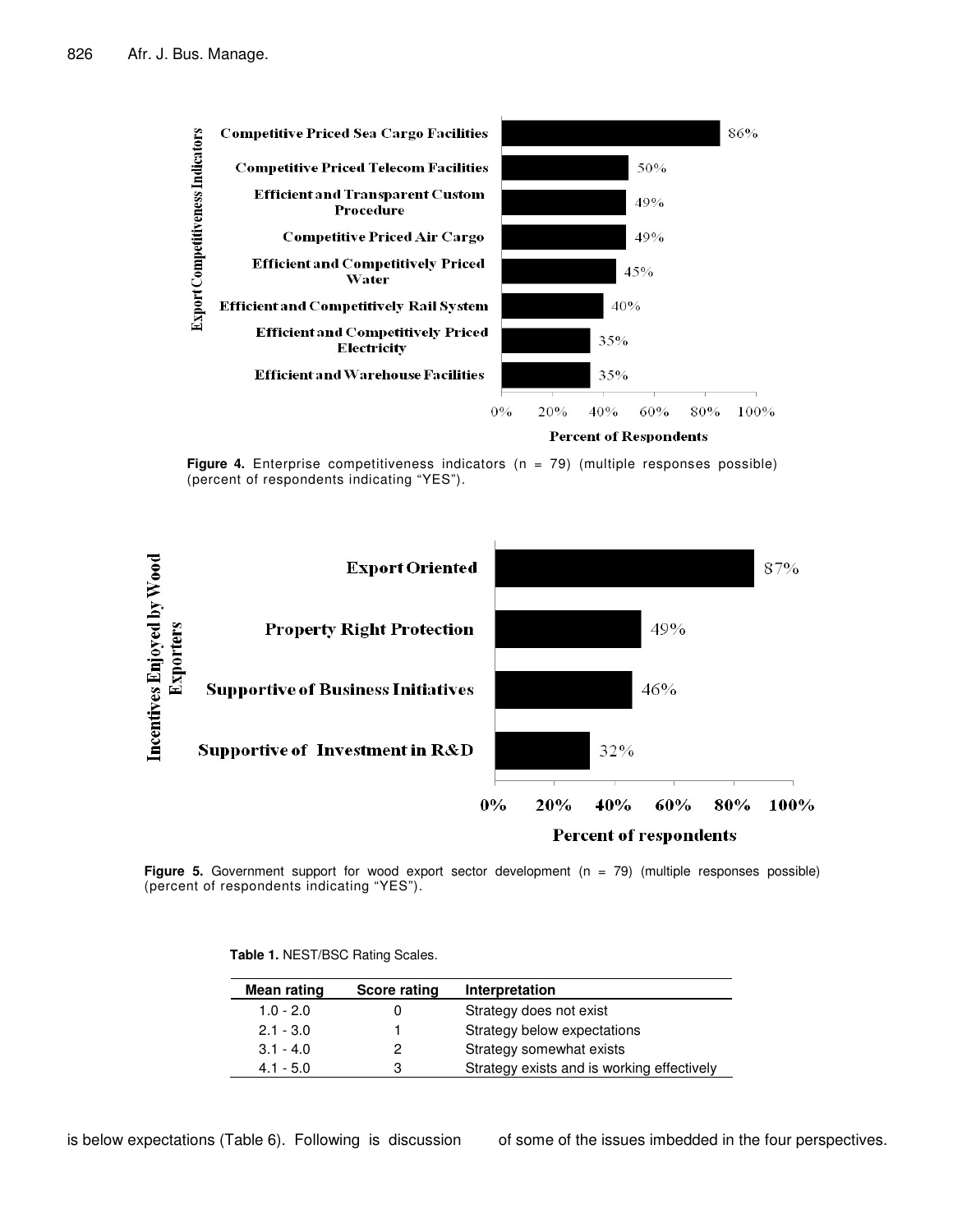| Economic and social perspective (Weighing = 25%, Measures =12) |                                                                                                    |                |                                       |
|----------------------------------------------------------------|----------------------------------------------------------------------------------------------------|----------------|---------------------------------------|
| <b>Strategic consideration</b>                                 | <b>Measures</b>                                                                                    | <b>Score</b>   |                                       |
|                                                                | 1. Level of export related investments getting into less<br>developed regions in Ghana             |                |                                       |
| Development issues                                             | 2. Number of wood export related activities in areas designated<br>as poor                         |                |                                       |
|                                                                | 3. There is growing number of export oriented expanding<br>operations in the rural areas           | 0              |                                       |
| Border issues                                                  | 1. Availability of appropriate transport                                                           | 2              |                                       |
|                                                                | (air, rail, road, sea)<br>2. Reduction in export transport cost                                    | 2              |                                       |
|                                                                | 3. Decreasing level of non-tradable cost                                                           | $\overline{2}$ |                                       |
| Border-in issues                                               | 1. Upgraded capacity in terms product and value addition<br>2. Reduction in trade dispute          | 2              |                                       |
|                                                                | 3. Increase enrolment in wood export management training                                           | $\overline{c}$ |                                       |
|                                                                | 1. Level and extent of opportunity dissemination through trade<br>services                         | $\mathcal{P}$  |                                       |
| Border-out issues                                              | 2. Availability of efficient trade support services in Ghana<br>export sector                      | 2              |                                       |
|                                                                | 3. Increase in firms participating in trade fairs and mission<br>programs                          | $\overline{c}$ |                                       |
|                                                                | Sub-total (Maximum possible score = $12 \times 3 = 36$ )<br>Score for this perspective $(19/36)$ = | 19<br>52%      | Weighted score<br>$52\%$ of $25 = 13$ |

**Table 2.** NEST/BSC Scores for respondents by strategic consideration-economic and social perspective.

**Table 3.** NEST/BSC scores for respondents by strategic consideration-client perspective.

| Client perspective (Weighing = $25\%$ , Measures = 3) |                                                                                         |              |                     |  |
|-------------------------------------------------------|-----------------------------------------------------------------------------------------|--------------|---------------------|--|
| <b>Strategic consideration</b>                        | <b>Measure</b>                                                                          | <b>Score</b> |                     |  |
|                                                       | 1. Performance in establish market by volume and<br>country                             |              |                     |  |
| Current exporters                                     | 2. Performance in new market<br>3. Exporters continually innovate into new products and |              |                     |  |
|                                                       | finding new markets                                                                     |              |                     |  |
|                                                       | Sub-Total (Maximum possible score = $3x3=9$ )                                           |              | Weighted<br>score   |  |
|                                                       | Score for this Perspective $(5/9)$ =                                                    | 56%          | $56\%$ of $25 = 14$ |  |

#### **Developmental issues**

Developmental issues identified to be impacting export development in Ghana are a lack of involvement of rural people due to lack of basic skills in wood processing. Weak and often exploitative linkages exist between rural and urban economies as most of the wood export firms are located in the urban areas, neglecting potential contributions of rural communities such as processing and even timber harvesting.

In addition to a lack of basic skills training, there is little training for existing employees to upgrade technical and managerial skills. Poor access to capital to upgrade

technology is an additional barrier to sector development. Finally, high staff turn-over (in both public and private sectors) contributes to a continuous "brain drain" in the wood export sector.

# **Border-in issues**

In analyzing the border-in issues of the Ghana wood export sector, major export constraints are high inflation and interest rates that act as a disincentive to borrowing and investment in the wood product export industry. High costs and unreliability of electricity and water supplies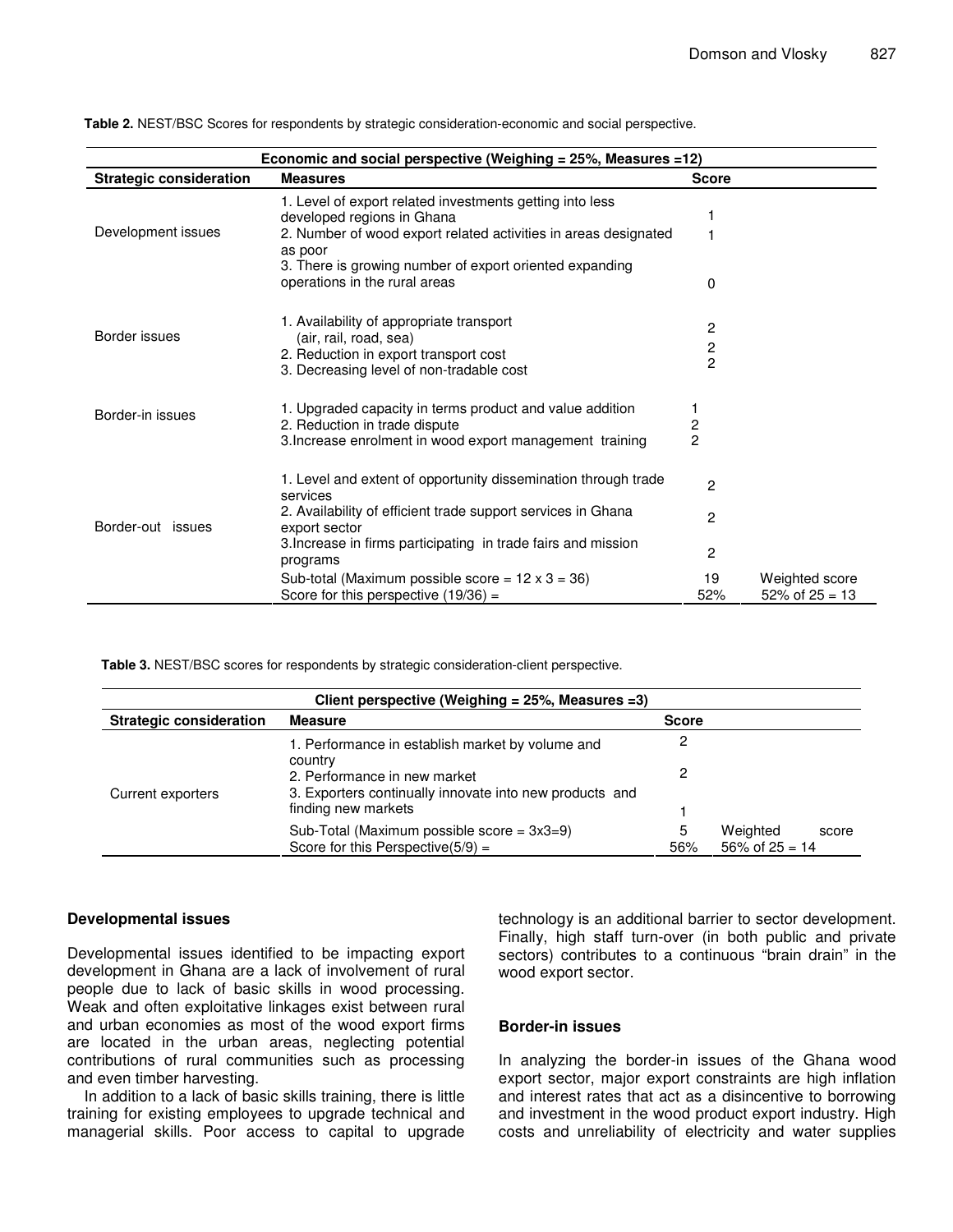| Targeted sector perspective (Weighing = 25%, Measures =13) |                                                                                                                                                                 |                                                             |                                       |
|------------------------------------------------------------|-----------------------------------------------------------------------------------------------------------------------------------------------------------------|-------------------------------------------------------------|---------------------------------------|
| <b>Strategic consideration</b>                             | <b>Measure</b>                                                                                                                                                  | <b>Score</b>                                                |                                       |
| Value chain analysis                                       | 1. Increase in Wood export Volumes<br>2. Number of suppliers entering Value chain<br>3. Extent of Investment in Value Chain                                     | $\overline{c}$<br>$\overline{\mathbf{c}}$<br>$\overline{c}$ |                                       |
|                                                            | 1. Value of New investment both local and Foreign Direct<br>Investment                                                                                          | $\overline{c}$                                              |                                       |
| Competitive analysis                                       | 2. Number of International awards given for innovation to local<br>companies                                                                                    | 1                                                           |                                       |
|                                                            | 3. Number of trademarks and patents registered by local<br>entrepreneur abroad                                                                                  | 0                                                           |                                       |
| Export quality management                                  | 1. Ability of exporters to adapt products to meet international<br>requirements                                                                                 | 2                                                           |                                       |
|                                                            | 2. Adequate Information on mandatory/voluntary<br>requirements in markets                                                                                       | 2                                                           |                                       |
|                                                            | 3. Number of companies receiving ISO9000 and other<br>standard accreditation                                                                                    |                                                             |                                       |
| Trade finance                                              | 1. Availability and affordability of investment operating capital<br>2. Facilitation of export transaction and payment<br>3. Availability of leasing facilities | 0<br>$\overline{\mathbf{c}}$<br>1                           |                                       |
|                                                            | 1. Increased in packaging material production for wood export                                                                                                   | 0                                                           |                                       |
| Export packaging                                           | Sub-Total (Maximum possible score = $13 \times 3 = 39$ )<br>Score for this perspective(17/39)                                                                   | 17                                                          | Weighted<br>score<br>43% of $25 = 11$ |

**Table 4.** NEST/BSC scores for respondents by strategic consideration-targeted sector perspective.

were cited by respondents as additional institutional barriers to development. Additional barriers cited by respondents include lack of ability to meet quality requirements of international markets, lack of industrial clusters or networks and lack of competitive and advanced skills in production and marketing management.

#### **Border issues**

The major indicators identified by respondents under the border issues include costly transportation due primarily to increasing fuel prices. There is also a perceived lack of transparency in logistics systems at ports creating unreasonable time lags for the time it takes to process exports.

High port costs and time consuming pre-ship-ment inspections are perceived to contribute to overall port inefficiencies. Other problems identified by respon-dents are high freight charges for air transport, lack of a national rail system, slow documentation processing for exporters, incomplete or unworkable bilateral trade agreements with most trade partners, lack of export credit guarantees and insufficient pre-shipment financing. One positive note is the perception that roads to neighboring countries are in good shape which facilitates intra-African trade.

#### **Border-out issues**

The border-out issues identified in this study can be summarized as: high infrastructure costs associated with transportation, lack of national branding and poor market development for Ghana's higher value products and lesser-used species. Poor market development is directly associated with perceived inadequate representation and participation at international trade fairs and other promotional activities.

Companies typically attempt to individually develop these capabilities. There is a general sense among respondents that there is a lack of national or regional resources and capacity to develop effective trade support organizations in Ghana. Respondents said they would participate in such marketing or networking organizations to increase access to (and dissemination of) information to international markets (e.g. national product portfolios), and a better understanding of foreign consumer demand dynamics.

# **Value addition and value retention**

Increase in value addition and retention in Ghana's wood products industry is one of the major issues the sector faces. The vast majority of wood products exported by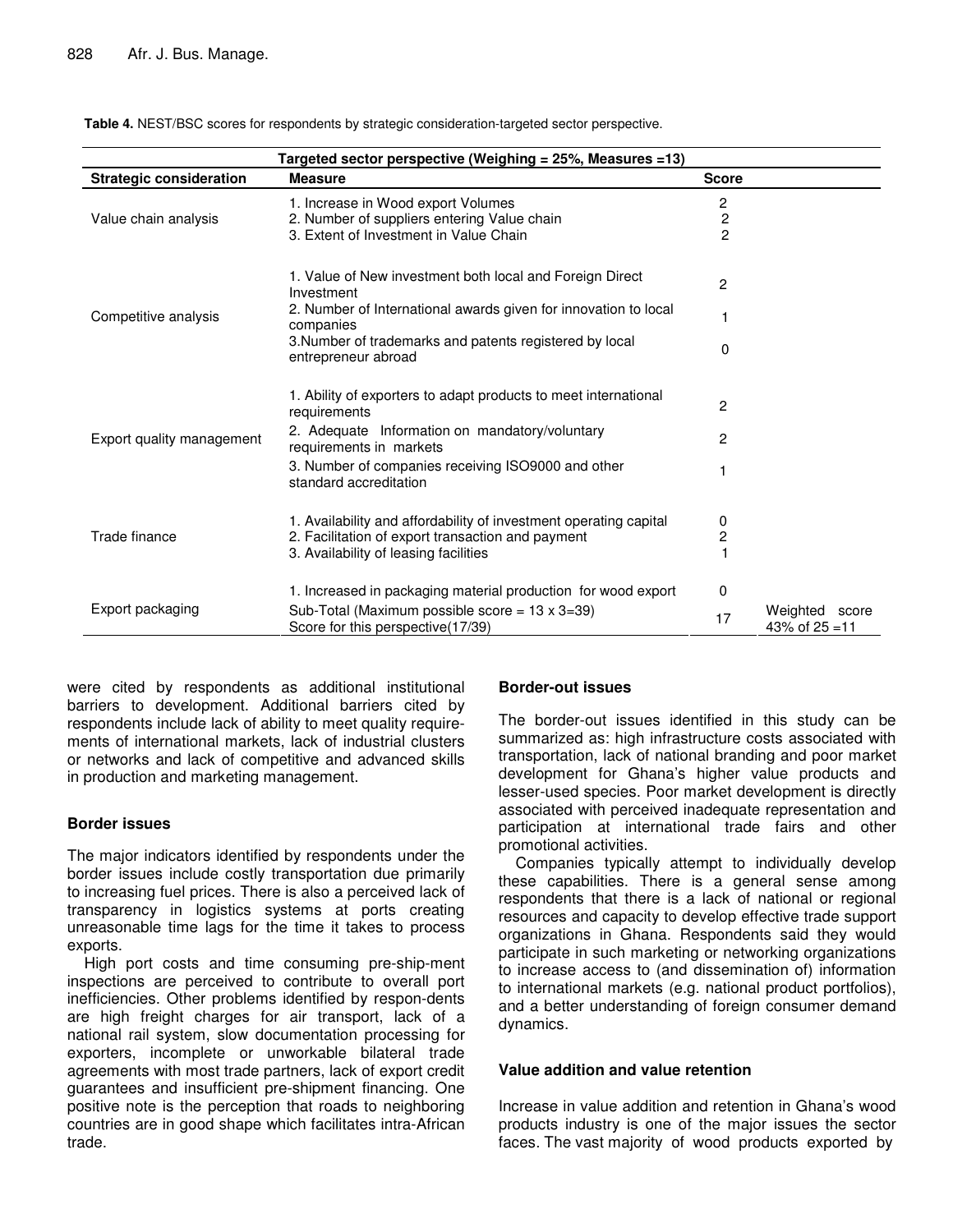| Learning and growth perspective (Weighing = 25%, Measures = 12) |                                                                                                                         |                                       |                  |       |
|-----------------------------------------------------------------|-------------------------------------------------------------------------------------------------------------------------|---------------------------------------|------------------|-------|
| <b>Strategic consideration</b>                                  | <b>Measure</b>                                                                                                          | <b>Score</b>                          |                  |       |
|                                                                 | 1. Extent, level and cost of business counseling and<br>advisory available                                              | 2                                     |                  |       |
| Export competence development                                   | 2. Level of enrolment in wood export management and<br>related training programs                                        |                                       |                  |       |
|                                                                 | 3. Availability of training programs for export managers                                                                | $\overline{c}$                        |                  |       |
|                                                                 | 1. Rapidity of business information dissemination                                                                       |                                       |                  |       |
| Trade information                                               | 2. Availability of specialized information units providing                                                              | 0                                     |                  |       |
|                                                                 | information for wood exporters                                                                                          |                                       |                  |       |
|                                                                 | 3. Level of "e-based" information exchange                                                                              |                                       |                  |       |
| Coordination<br>support<br>οf<br>export                         | 1. Capacity of Trade Promotion Organizations to address<br>trade information and trade finance queries                  | 2                                     |                  |       |
| network                                                         | 2. Level of production, marketing and managerial expertise                                                              | $\begin{array}{c} 2 \\ 1 \end{array}$ |                  |       |
|                                                                 | within the wood export network                                                                                          |                                       |                  |       |
|                                                                 | 3. Extend of public sector funding in the Wood Sector                                                                   |                                       |                  |       |
|                                                                 |                                                                                                                         | 2                                     |                  |       |
|                                                                 | 1. Degree of integration between export and investment<br>institutions                                                  |                                       |                  |       |
| Coordination<br>of<br>service<br>delivery<br>network            | 2. Extend of investment promotion in the wood export sector<br>3. There is assessment of strength of the public-private | $\Omega$                              |                  |       |
|                                                                 | partnership in wood strategy management                                                                                 |                                       |                  |       |
|                                                                 | Sub-Total (Maximum possible score = 12x3=36)                                                                            | 15                                    | Weighted         | Score |
|                                                                 | Score for this perspective $(15/39)$ =                                                                                  | 42%                                   | 43% of $35 = 10$ |       |

**Table 5.** NEST/BSC scores for respondents by strategic consideration-learning and growth perspective.

**Table 6.** NEST/BSC assessment summary scores.

| <b>Perspective</b>              | <b>Score</b> | Weight (%) |
|---------------------------------|--------------|------------|
| Economic and social             | 13           | 25         |
| Client perspective              | 14           | 25         |
| Targeted sector perspective     | 11           | 25         |
| Learning and growth perspective | 10           | 25         |
| Total                           | 48           | 100        |

respondents were primary products with very little secondary or value added products. There is a need to develop efficient value chains for value-added products. As mentioned earlier, wood products from Ghana are also unbranded and therefore, if the national and international components of the value chain are improved, Ghana wood products can be branded with positive attributes to increase their intrinsic and extrinsic value in international markets.

# **Trade information**

Lack of timely and adequate trade information in internetbased electronic formats in the wood product sector is also a hindrance to the wood export growth in Ghana.

Trade support institutions also have limited capacity to transform data into timely actionable market intelligence, market opportunities and investments. There is the need for the government to build these capacities of these institutions and organizations to make trade information current and accessible to wood exporters.

#### **Trade finance**

As is the case in many countries, the need for financing is another important issue that the wood export sector faces in Ghana. High interest rates, low levels of investments are characteristics of the sector. High interest rates most often result in exporter inability to execute high volume orders, if the exporter does not have adequate working capital. Trade finance and export credit are also not well developed, putting additional constraints on Ghana wood exporters.

#### **Quality and conformity**

Producing high quality products in the international market is very important and an indicator of sector competitiveness. Exporters need to understand the unique needs to meet international standards to be competitive. In as much as quality conformity guidelines exist through